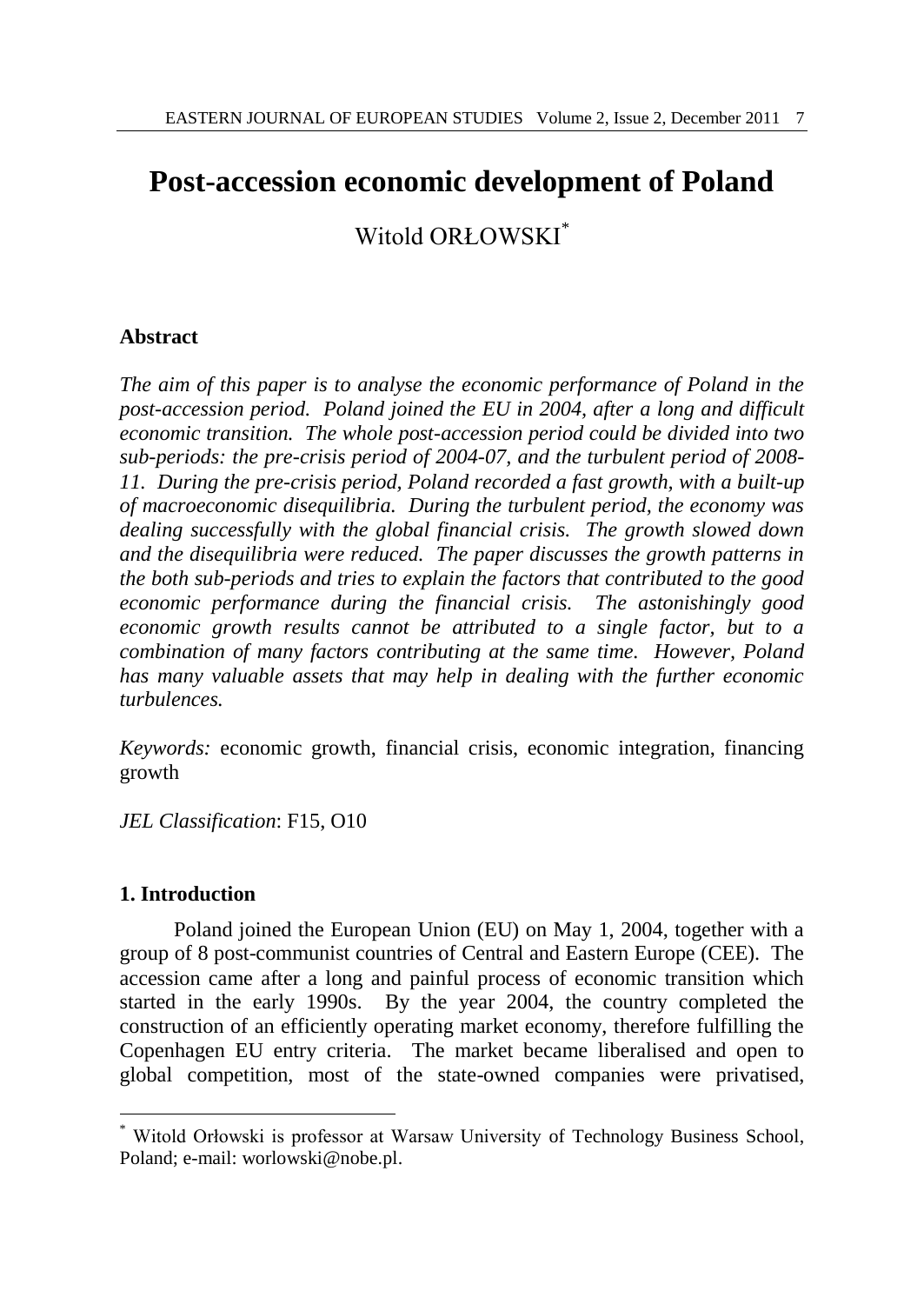economic disequilibria were under control, and the economic policy acquired features of a relative predictability, stability and prudence. The basic institutions of the capital market were created and the banking sector went through the process of thorough transformation adjusting to the requirements of a contemporary economy. Labour efficiency and international competitiveness as well as exports increased radically and investments started to flow widely into the country (Koźmiński, 2008).

The first 8 post-accession years brought about further economic progress. Not only was the economy successfully integrated into the EU, but the living standards were brought closer to the West European levels as well. In 1992 the GDP per capita, adjusted to the purchasing power, was equal to 33% of the EU-15 average, and in 2003 to 43%. However, by the year 2010 this ratio had increased to 56% (62% of the EU-27 average). As expected, the accession led to trade creation, decrease in investment risk, and visible effects of the production shift from Western Europe (Baldwin, Francois and Portes, 1997). Poland also benefited greatly from the access to the EU development funds (Banasiński et al., 2003).

After a 4-year long period of fast and carefree growth in 2004-2007, leading to the first effects of the economic overheating, the situation was changed substantially by the outbreak of the global financial crisis. Once again, the EU membership helped Poland to deal with the challenges. The economy maintained a positive GDP growth rate and became the only EU country able to avoid a technical recession in the whole turbulent period of the years 2008-2011. Nevertheless, the economic situation complicated, the stability of the currency was undermined, and the growth of income decelerated (PwC, 2011).

In this paper we try to analyse the economic performance of Poland during the whole post-accession period. In the first part, the general growth patterns are discussed, with a distinction between the pre-crisis period of 2004- 07 (called *the carefree growth period*) and the period of 2008-11 (called *the turbulent period*). The main engines of growth in both periods are determined. In the second part, we analyse the financing of the growth during both periods, including the role played by the EU development funds. In the third part, we try to explain why Poland was able to deal successfully with the global crisis. Finally, in the fourth part, we try to draw some conclusions from the EU experience of Poland, including the recommendations for the future years.

# **2. Growth pattern**

Poland has entered the EU after a period of major cyclical slow-down recorded during the years 2000-03, that was combined with a rapid acceleration of the process of the enterprise restructuring (Lenain, Rawdanowicz, 2004). Therefore, the effects of the accession have been overlapping with the internal effects of the stronger domestic demand and production, leading to the clear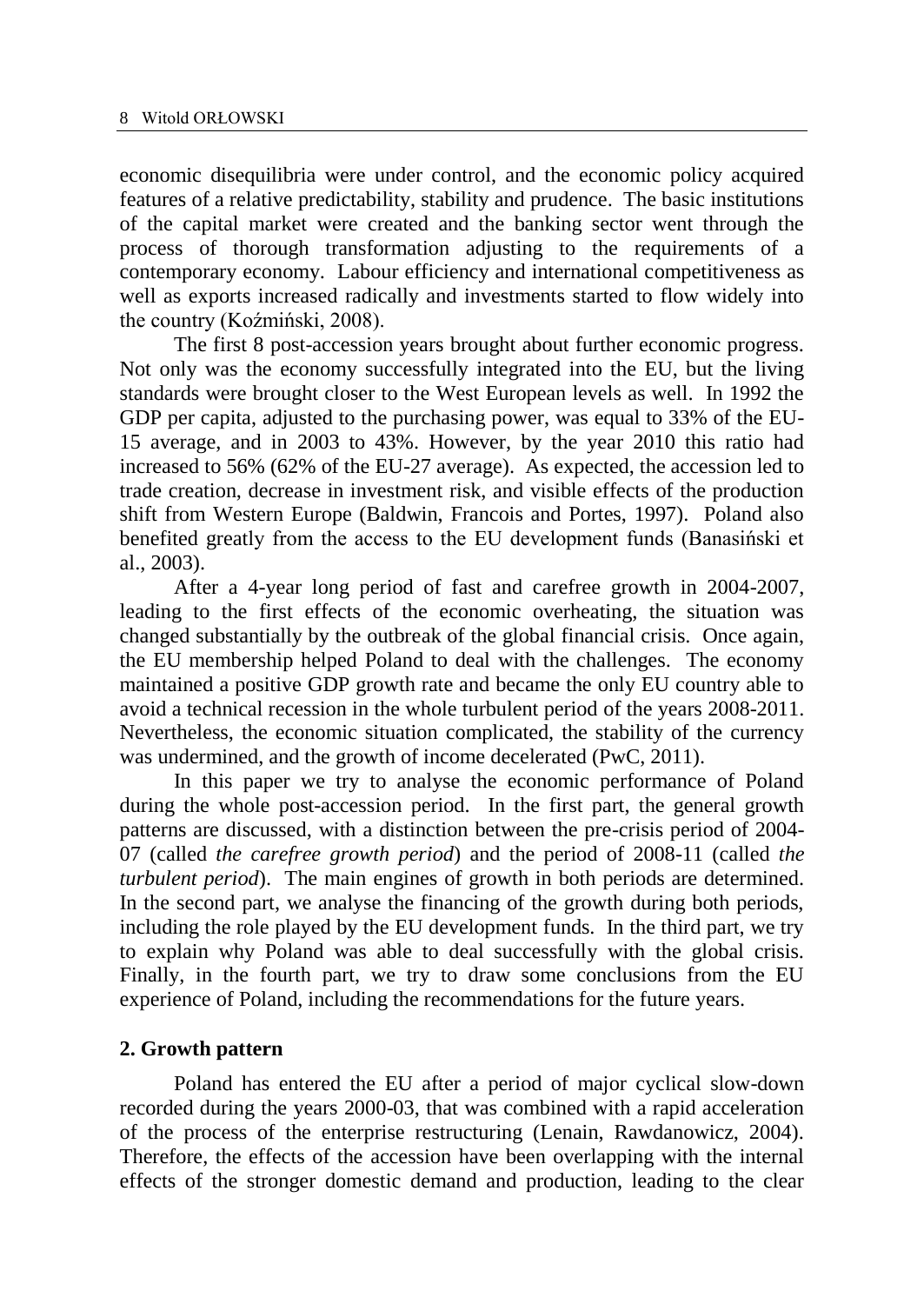improvement in the economic performance. During the first 4 years of membership (*the carefree growth period*), the yearly average GDP growth rate increased from 2.7% recorded in the period 2000-03 to the yearly average of 5.5%. As in the previous period, the Polish growth performance remained slightly behind the other CEE member states, including Bulgaria and Romania that joined the EU in 2007 (other CEE member states recorded the average GDP growth of 6.1% in the years 2004-07), while greatly outperforming the "old Union" (EU-15 average growth was 2.5%).

The situation changed in *the turbulent period*, when Poland managed to maintain a healthy yearly average growth of 3.6%, while both the other CEE member states and the EU-15 remained in stagnation (with the average GDP growth of, respectively, 0% and -0.2%). The yearly GDP growth rates are shown in Figure 1.



**Figure 1. GDP growth rates in Poland and various parts of the EU, 2000-11**

#### *Source:* Eurostat

On the top of the difference in the growth rate recorded in both postaccession periods, the observed growth patterns were totally different as well. The underlying national accounts data showing the demand structure behind the aggregate GDP growth are presented in Table 1.

In *the carefree growth period* the main engines of economic growth were exports and investment. Both phenomena reflected, to a big degree, the standard effects of integration: trade and investment creation. The scale of the yearly FDI inflows to Poland increased from an average USD 6 billion a year in the period 2000-03 to almost USD 17 billion a year in the *carefree growth period*, while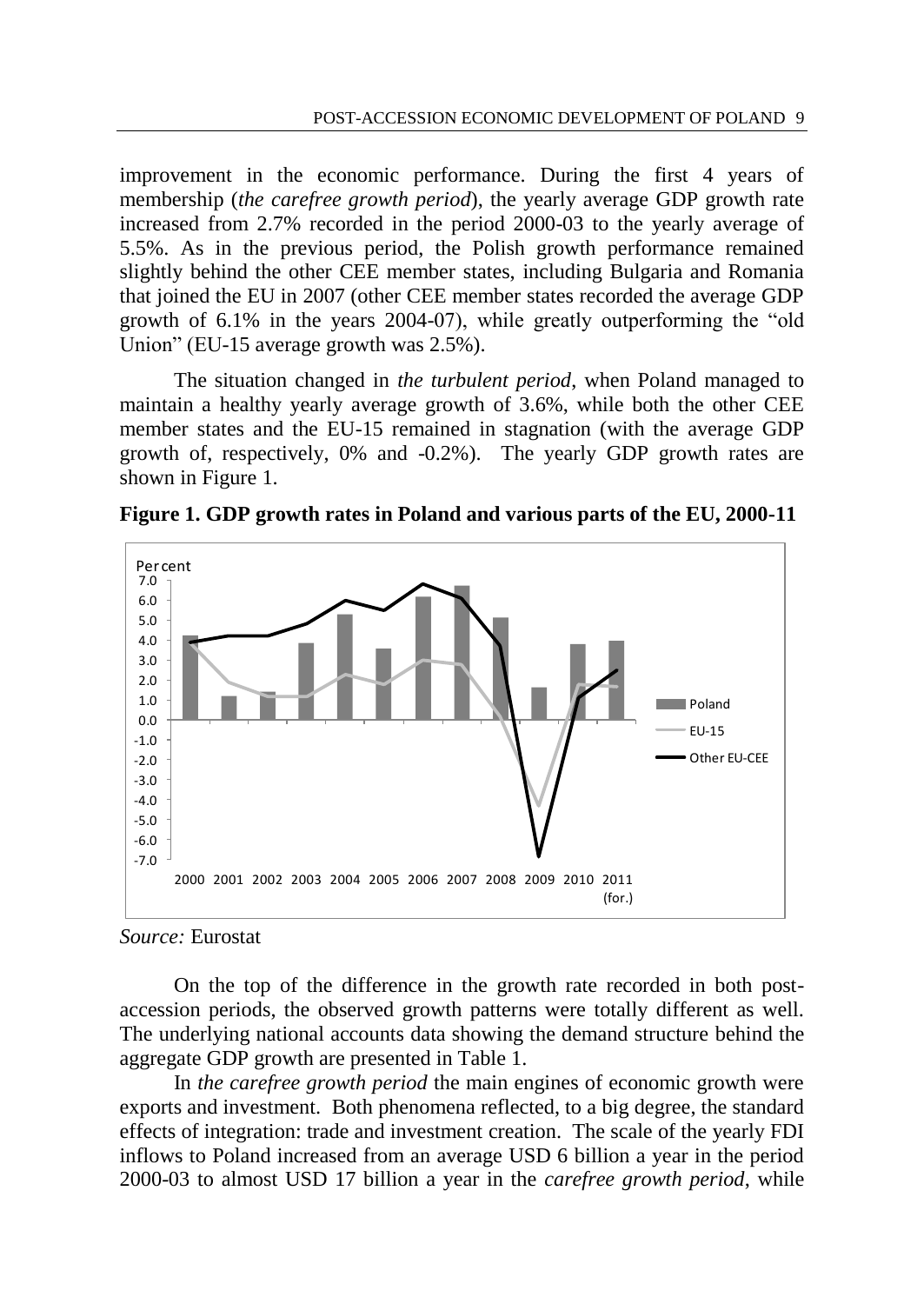the scale of the Polish exports of goods and services increased from USD 72 billion in 2003 to USD 174 billion in 2007 (Allard, 2009).

**Table 1. Real growth rates of main final demand categories in Poland, 2004- 2011**

|                               | The carefree | The turbulent | Post-accession |
|-------------------------------|--------------|---------------|----------------|
|                               | growth       | period        | period         |
|                               | $(2004-07)$  | $(2008-11*)$  | $(2004-11)$    |
| Private consumption           | 4.1          | 3.6           | 3.9            |
| Government consumption        | 4.4          | 3.3           | 4.4            |
| Gross Fixed Capital Formation | 11.2         | 3.4           | 7.3            |
| Total domestic demand         | 6.0          | 3.2           | 4.7            |
| <b>Exports</b>                | 11.4         | 3.8           | 7.8            |
| <b>Imports</b>                | 12.6         | 2.8           | 7.9            |
| <b>Gross Domestic Product</b> | 5.4          | 3.6           | 4.6            |

\* Forecast for the year 2011

*Source:* Central Statistical Office (GUS), NOBE

Therefore, the growth pattern in the period 2004-11 can be characterised in the following way: (a) the GDP growth reached an average level of 5.4%, with the domestic demand growing slightly faster than the output; (b) FDI inflows more than doubled, leading to the average growth of the total investment of 11% annually; (c) export sales, mainly to the EU, increased by over 50% in real terms and more than doubled in both dollar and euro terms; (d) the boom was connected with the moderate deterioration of the economic equilibrium. After an increase immediately after the EU accession, the inflation remained on the level below the inflation target of 2.5%, partly due to the continuously strengthening currency. Also, the current account deficit remained below the level of 6% and was comfortably financed by the FDI inflows (the total FDI inflows to Poland in this period were equal to USD 66 billion, compared with the cumulated current account deficit of USD 60 billion).

Contrary to the accession of Mediterranean countries during the 1980s, which led to the very strong increase of imports and trade deficit, the trade effects observed in Poland were different. The economy has been integrating with the European market since the early 1990s, with the EU-27 share in the exports already reaching over 80% around the year 2000 (Banasiński et al., 2003). In accordance with the pre-accession agreements, trade was fully liberalized for all the goods but food. Therefore, the final entry into the EU customs union in May 2004 did not lead to any radical change of the relative prices of imports, or removal of any major obstacles for the free flow of industrial goods. Poland did not suffer any "liberalization shock" – or, more precisely, even if such a shock appeared, it was spread over many years and fully absorbed during the 1990s (Committee for European Integration, 2009).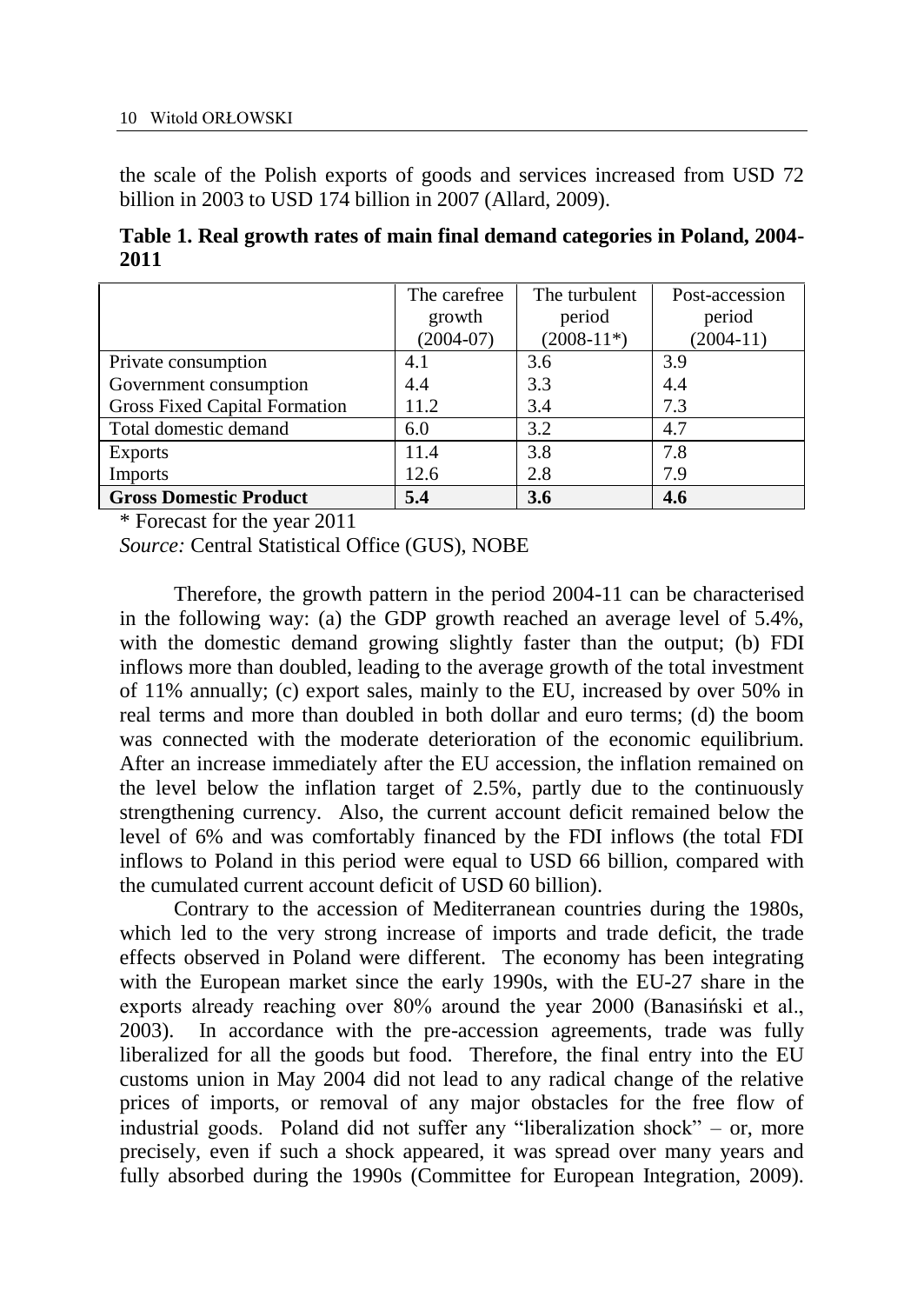Therefore, the shifting of production from Western Europe to the new member states, which had started well before the formal accession date, was the main factor determining the good economic performance of Poland in *the carefree growth period.*

The growth pattern changed significantly during *the turbulent period*. Although Poland avoided an open recession even in the year 2009, growth slowed down considerably. In particular, both the export expansion and the FDI inflows sharply decelerated. The export sales shrank only in 2009, followed by an even sharper reduction of imports. Nevertheless, a combination of the weaker external and internal demand and a weaker currency – that depreciated during the crisis by  $25\%$  vis-à-vis the euro – led to the reduction of the growth rate of the trade flows, as well as to that of the trade deficit. As far as FDI are concerned, the average yearly inflows to Poland decreased from an average of almost USD 17 billion a year in the period 2004-07 to USD 12 billion a year in the period 2008-10, contributing to the deceleration of the total investment growth in Poland.

The dynamics of domestic demand were seriously reduced by the global crisis, as well. The investment demand was slightly falling both in 2009 and 2010, recovering only in 2011. However, the private sector investment expenditure was down by 5-10%, while the total investment demand was supported by the rapid increase of the EU co-financed public investment projects. Together with a reduced dynamics of consumption, the total domestic demand growth slowed down from 6% in *the carefree growth period* to 3% in *the turbulent period*. The main engines of growth in this period were: (a) the domestic consumption, and (b) the public investment.

# **3. Financing growth**

The patterns of financing the growth of Polish economy were changing during the post-accession years. The rapid acceleration of the GDP growth in *the carefree growth period* led to the increase of the gross investment to GDP ratio from 18.7% in 2003 to 24.4% in 2007. During *the turbulent period*, however, the rate went down to 20.8% in 2010. At the same time, the gross national saving ratio first increased from 16.1% in 2003 to 21.6% in 2007, and then decreased to 19.7% in 2010. As a result, the financing gap – that had to be covered by the imported foreign saving – was increasing in *the carefree growth period*, and falling during *the turbulent period*. The same phenomenon is reflected in the fluctuations of the current account balance of Poland (Figure 2). The current account deficit increased from -2.5% of GDP in 2003 to -5% in 2007-08, in response to the accelerating investment demand which was not matched by an appropriate increase in domestic saving rates (Committee for European Integration, 2009). However, the economic slowdown recorded in *the turbulent period*, combined with the weaker currency that discouraged foreign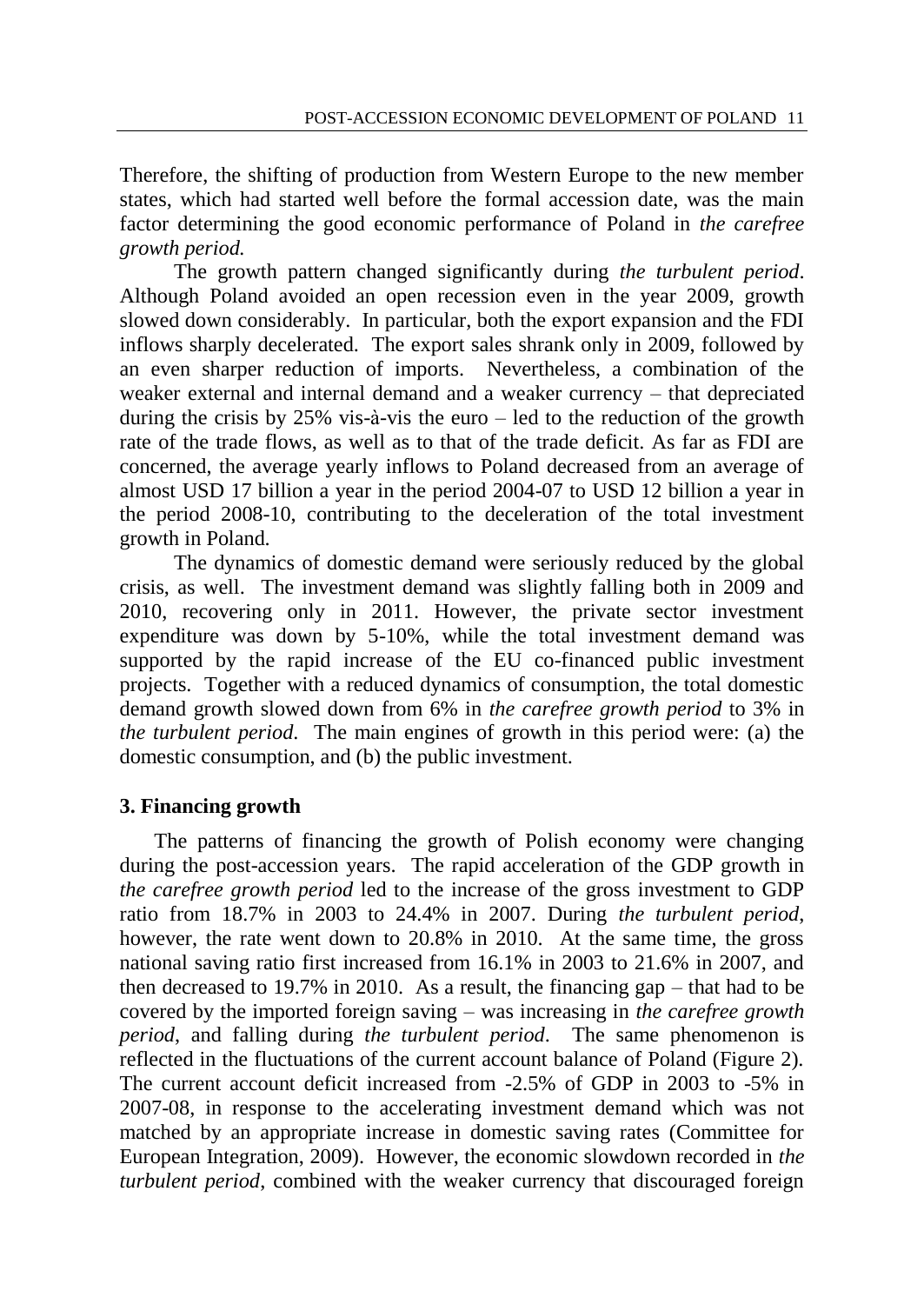#### 12 Witold ORŁOWSKI

borrowing, led to the sharp reduction of the deficit in 2009. One should note that the fluctuations of the current account balance of Poland in the postaccession period were much milder than in many other CEE member states: in *the carefree growth period* the deficits were much lower and did not grow to dangerous levels, while the forced reduction in *the turbulent period* was of a reduced scale.





Obviously, a more careful look into the changing patterns of financing growth requires an analysis of the saving and investment balance of the main institutional sectors of the Polish economy (Table 2).

The rapid increase of the investment rates observed during *the carefree growth period* in the non-financial corporations and households (due to the private investment boom) was accompanied by the continuously growing investment rate in the governmental sector (due to the EU co-financed development program). As the savings rates were growing at a much slower rate, the balance changed into negative in both the corporate sector (financial and non-financial) and the households, while the negative balance deepened in the governmental sector. The lacking savings necessary to finance growth were imported from abroad.

*Source:* IMF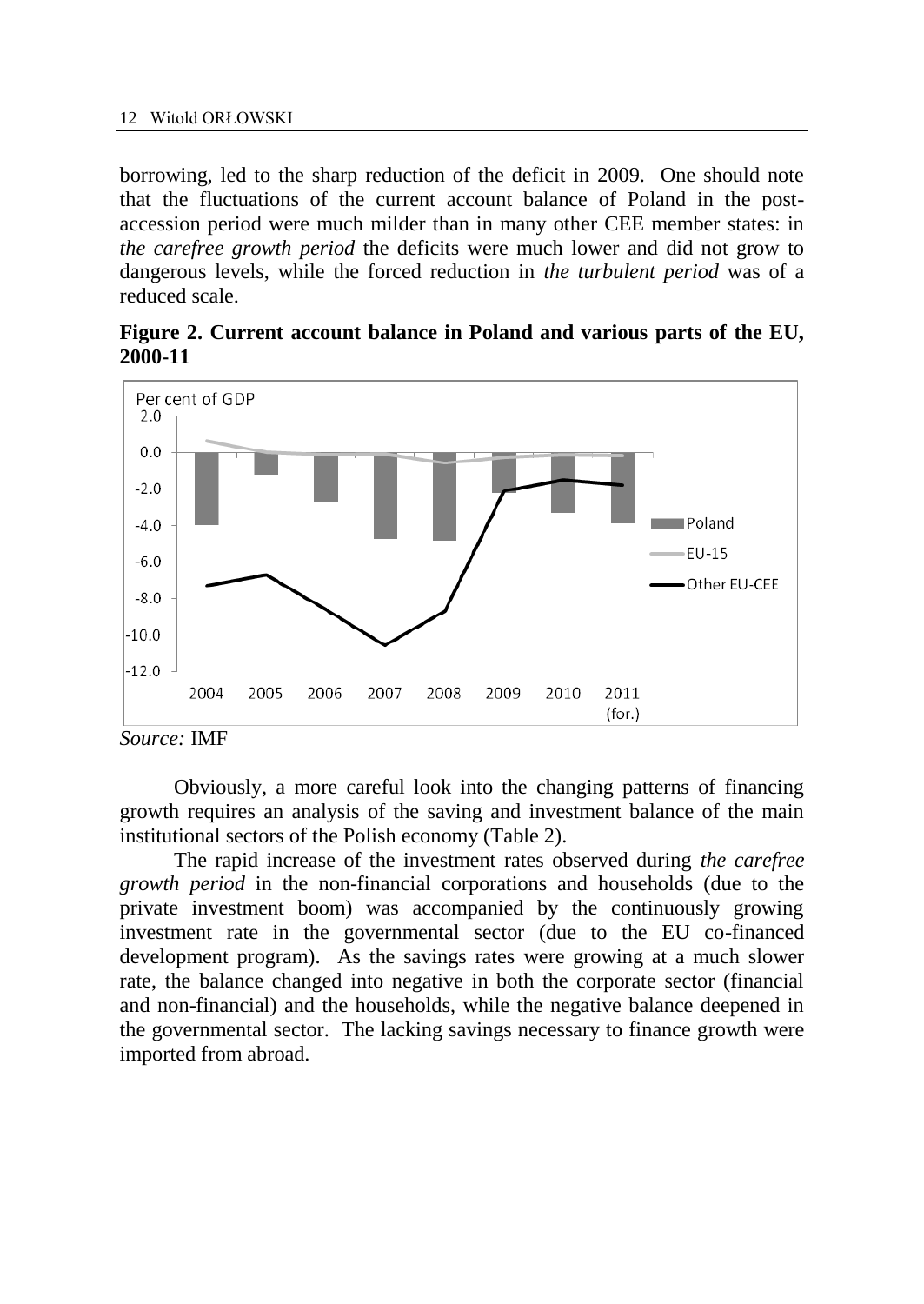|      | Rest of<br>World          | Nonfinancial<br>corporations | Financial<br>sector | Govern<br>ment | Households | Non-profit<br>organizations |  |  |  |
|------|---------------------------|------------------------------|---------------------|----------------|------------|-----------------------------|--|--|--|
|      | <b>Gross Saving</b>       |                              |                     |                |            |                             |  |  |  |
| 2006 | X                         | 10.5                         | 0.1                 | 0.7            | 6.6        | 0.2                         |  |  |  |
| 2007 | X                         | 9.1                          | 2.1                 | 2.5            | 5.5        | 0.2                         |  |  |  |
| 2008 | X                         | 10.7                         | 4.7                 | 1.3            | 2.2        | 0.2                         |  |  |  |
| 2009 | X                         | 12.6                         | 0.3                 | $-1.8$         | 6.7        | 0.4                         |  |  |  |
|      | Gross Investment          |                              |                     |                |            |                             |  |  |  |
| 2006 | X                         | 10.4                         | 0.5                 | 3.9            | 4.7        | 0.0                         |  |  |  |
| 2007 | X                         | 11.6                         | 0.6                 | 4.2            | 5.1        | 0.0                         |  |  |  |
| 2008 | X                         | 11.8                         | 0.6                 | 4.6            | 5.3        | 0.0                         |  |  |  |
| 2009 | X                         | 10.4                         | 0.5                 | 5.2            | 5.0        | 0.0                         |  |  |  |
|      | Saving-Investment Balance |                              |                     |                |            |                             |  |  |  |
| 2006 | 3.2                       | 0.1                          | $-0.5$              | $-3.3$         | 1.9        | 0.2                         |  |  |  |
| 2007 | 5.2                       | $-2.5$                       | 1.5                 | $-1.6$         | 0.3        | 0.1                         |  |  |  |
| 2008 | 4.9                       | $-1.0$                       | 4.2                 | $-3.2$         | $-3.1$     | 0.2                         |  |  |  |
| 2009 | 2.2                       | 2.2                          | $-0.2$              | $-7.0$         | 1.7        | 0.3                         |  |  |  |

**Table 2. Saving-Investment balance for the Polish economy, 2006-2009 (% of GDP)**

*Source:* Central Statistical Office (GUS)

During *the turbulent period* the situation radically changed: the balance of the corporate sector (financial and non-financial) changed into positive once again, as firms and banks reduced their investment while continuously generating high profits. The household sector, after a fast reduction of savings and the increase of indebtedness in 2008, returned to positive balance in 2009. Nevertheless, as the government sector continued to increase its negative savings, the reduction of the demand for the foreign savings was limited (Fig. 3).

**Figure 3. Current account balance in Poland and various parts of the EU, 2000-11**



*Source:* Central Statistical Office (GUS)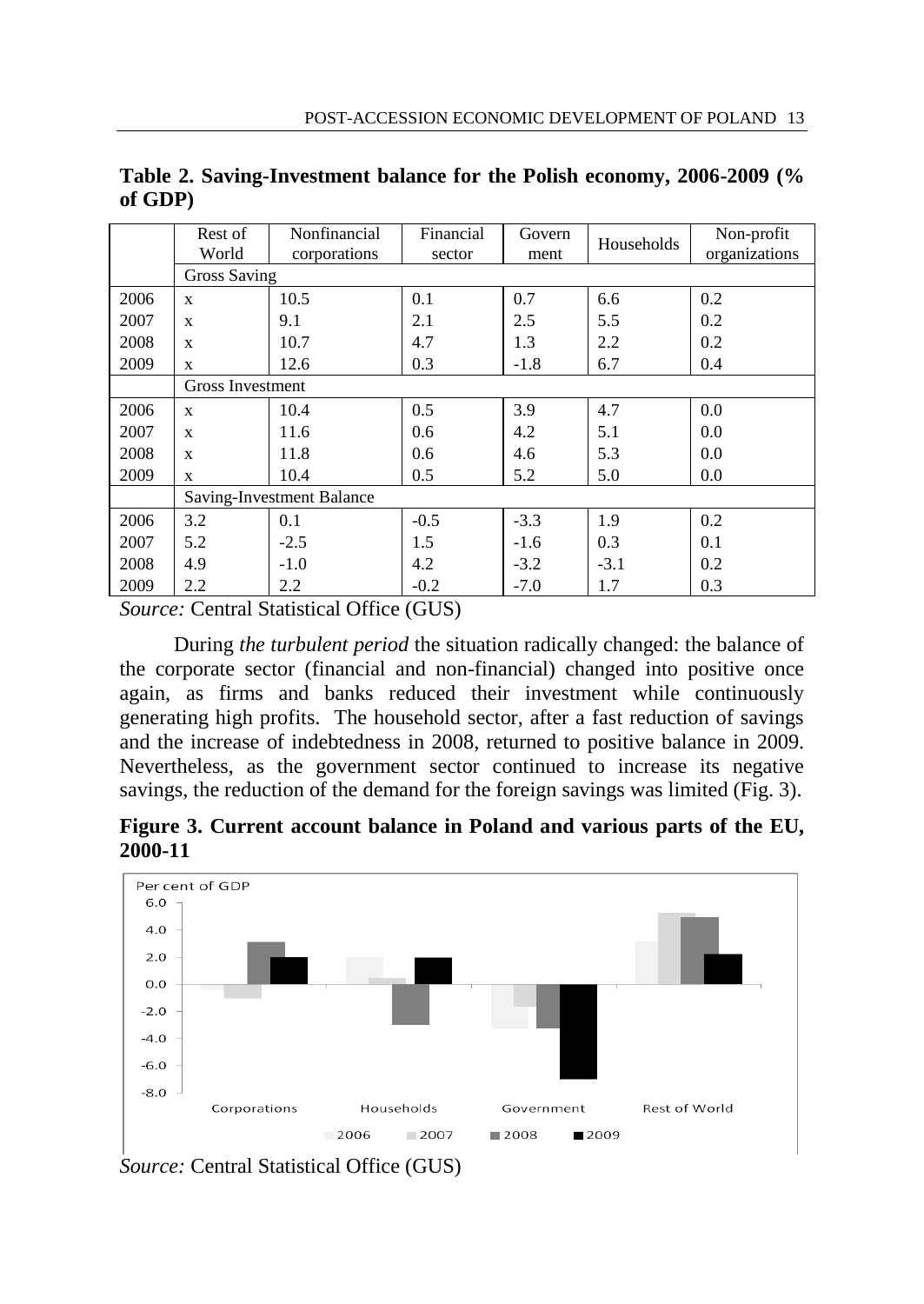The global financial crisis also led to the changes in financing the current account deficit of Poland or, in other words, in the composition of foreign savings (Figure 3). During *the carefree growth period* the FDI inflows, considered to be "safe" financing, were larger than the total current account deficit. However, during *the turbulent period*, the reduced FDI inflows were sufficient to finance only half of the current account deficit, while the other half had to be financed by the volatile portfolio investment. In other words, financing became more risky, particularly given the unpredictability of the global financial markets (PwC, 2010). On the other hand, one should notice that the current account deficit was reduced by more than half in both periods due to the surge in both governmental and private transfers to Poland – an obvious effect of the accession (especially the inflow of the EU development funds, gradually growing above 2% of Poland's GDP in 2009-10).



**Figure 4. Financing of the current account deficit in Poland, 2000-10**

# *Source:* National Bank of Poland

Obviously, apart from financing growth and reducing the country's dependence on the international financial markets – especially important during the global financial crisis (Orłowski, 2010) – the inflow of the EU structural funds played an extremely important role in Poland's economic growth. First of all, the use of funds contributed to the upgrade of the infrastructure, enhancing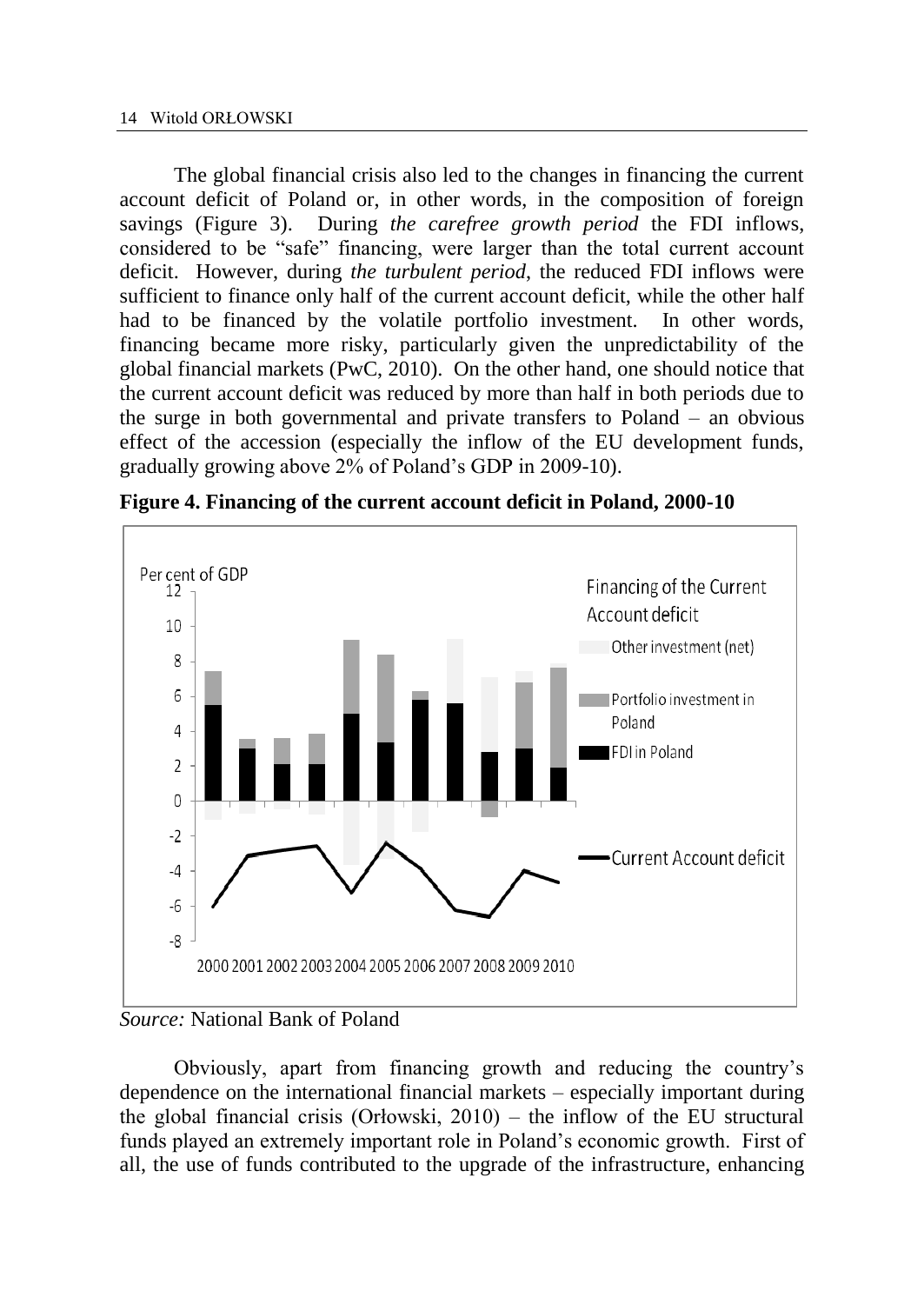the supply side capacities of the economy. Secondly, it allowed for the radical increase of the public investment exactly at the moment, when the stimulus was much needed.

# **4. Poland's performance during the global financial crisis**

The financial crisis which started in 2007 and reached the climax in the last months of 2008 and the beginning of 2009, after the collapse of the Lehman Brothers investment bank, has led to the most dramatic fall of the economic activity during the post-war era (Roubini, Mihm, 2010). The global banking system was almost paralyzed, the capital markets collapsed, numerous countries and companies found themselves close to bankruptcy. As a consequence, the world economy experienced, for the first time in decades, a full-scale global recession with the output falling by over 1% in 2009 and the trade flows falling by 12%.

The main channels of the impact of the global financial crisis on Poland were: (a) the fall of exports, caused by the deep recession in Western Europe; (b) the fall of FDI due to the increased risk aversion vis-à-vis emerging markets; (c) the fall in the consumer confidence due to the risk of growing unemployment; (d) the problems on the credit markets, due to the effects of the global credit crunch; (e) the worries about the possible reduction of access to international capital markets. All these factors led to the sharp slowdown of the GDP growth from 6.1% in the second quarter of 2008 to 0.7% in the first quarter of 2009. At the same time, as Poland did not adopt the euro and the central bank was using a flexible exchange rate regime, the Złoty depreciated by 40%.

However, in the longer run, Poland proved to be quite resilient to the global turbulence. By the end of 2009, the GDP growth accelerated to above 3%, the currency started appreciating once again, and unemployment increased only mildly. Therefore, Poland was the only EU country to avoid a recession, with the GDP growth equal to 1.7% in 2009 and accelerating to 4% in 2010-11. The main reasons that can explain such a remarkably good performance of Poland during the global financial crisis are (PwC, 2010, Orłowski, 2010): (a) a relatively big domestic market and limited dependence on exports; (b) the cautious, albeit far from ideal, conduct of the economic policy and of banking supervision in the past years, that did not allow an excessive dependence on foreign financing; (c) the stabilizing role of the inflows of the EU development funds; (d) the weakening of the Złoty that helped Polish exporters to deal with the fall of the demand and reduced the growth of unemployment; (e) the relatively low level of indebtedness of Polish households and companies, and a reduced share of the loans denominated in foreign currency; (f) high profitability and a strong portfolio of assets in the banking sector. On the top, arguably, one could add one more point. One can speculate that the wave of FDI, mainly by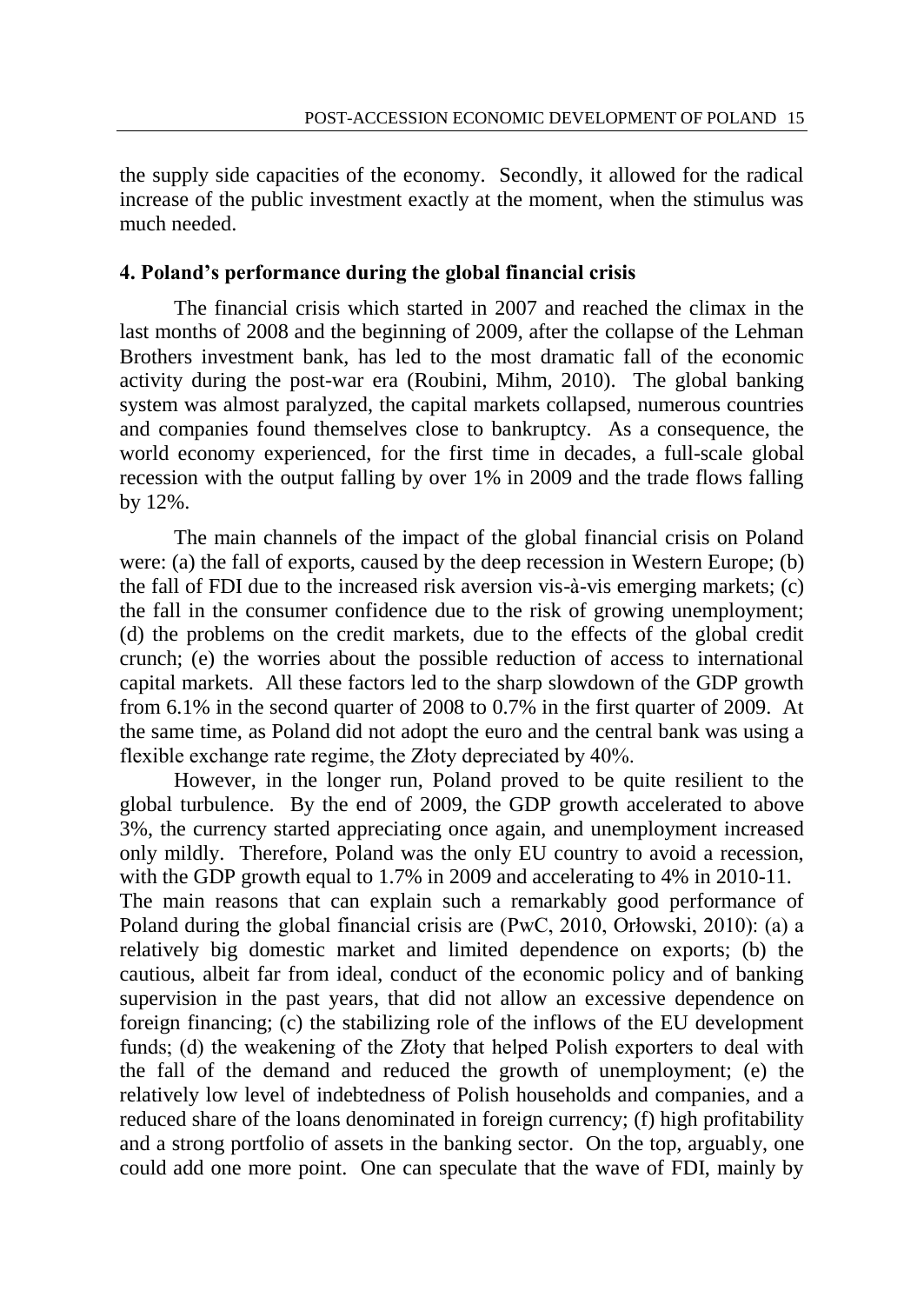the multinational companies, resulted in the industrial plants in Central Europe being more modern, and probably more profitable, than the ones in Western Europe. Combined with cheaper labour, a less restrictive labour code and more flexible employees, it could lead to sharper cuts in the output and employment in Western Europe, and lighter ones in Central Europe (Allard, 2009).

As the balance sheets of the major Polish banks are generally healthy, the banking sector remains profitable and does not require any support from the government. Over *the turbulent period* the main source of worries shifted to the public finance, particularly in the context of the risk of insolvency of Greece. The level of indebtedness of firms and households is generally moderate, as well as the share of the debts denominated in the foreign currency. The debt of the government, however, increased from 45% of GDP in 2007 to 55% in 2011, due to the policy of relatively high public sector deficits (of 7-8% of GDP) conducted by the government in 2009-10.

Altogether, one could observe that the astonishingly good economic performance of Poland during the crisis cannot be attributed to a single factor, but to a combination of many factors contributing at the same time. The Polish economy has many valuable assets: low indebtedness, cautious macroeconomic policy before the crisis, quite flexible economy, flexible exchange rate regime, access to the EU markets and to the EU development funds, and a relatively big domestic market. These assets helped Poland deal with the 2009 global recession and are likely to help it deal with the further economic turbulences as well.

### **5. Some conclusions and the outlook for the future**

After two years of growth, in the second half of 2011, the global economy is probably entering a new period of instability and slow growth (IMF, 2010). The major developed economies recorded a sharp slowdown of the GDP growth, caused mainly by the disappointing effects of the US economic strategy to rebuild the market confidence through the massive government stimulus and a loose monetary policy, combined with the financial turmoil in Europe due to the unsolved problem of the Greek debt. A possible major slowdown, or even a recession in Western Europe may have a direct impact on the Polish economy, as almost 80% of the total Polish exports are directed to the EU countries (26% to Germany). Therefore, Poland's GDP growth rate of 4% recorded in the years 2010-11 is likely to fall in 2012-13.

To what extent is Poland able to continue its good performance and to maintain its resistance to the global financial turmoil? The area of concern is the Polish public finance. Although the public debt is still moderate by West European standards it stands at the level of 55% of GDP. A risk of approaching the Maastricht threshold of 60% (set as an unbridgeable threshold by the Polish constitution as well) is still quite high if the economic growth slows down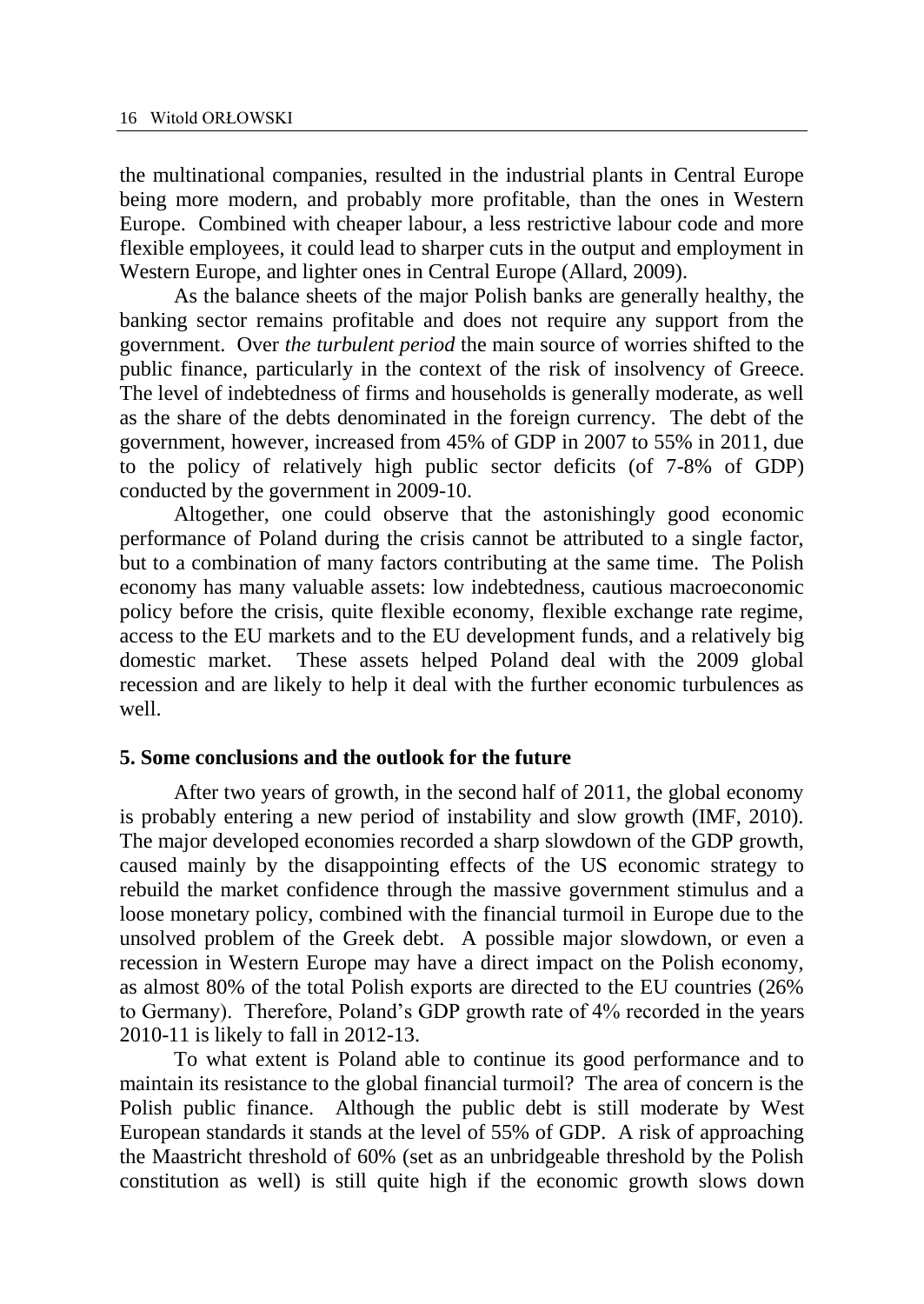sharply for a long period of time, and the Złoty exchange rate deeply depreciates. In an attempt to reduce the exposure to risk, the government reduced the public sector deficit from almost 8% in 2010 to the forecasted 5.6% in 2011 (European Commission , 2011), with the further reduction expected in 2012-14 (the government declaration is to obtain a close to balanced budget by that time; see Figure 4).







Compared to the other countries, the level of indebtedness of the Polish private sector (firms and households) in the domestic banks is quite low and reaches 48% of GDP, one-third of the average West European level. Moreover, the share of the non-performing assets in the banking sector is limited, the profitability of banks high, and the capital levels adequate. Therefore, the Polish banking sector, unlike the banking sector of many other CEE member states (Bohle, 2010) is well prepared to cope with the effects of the possible financial turmoil.

The external situation of Poland does not look dangerous. The country does not have problems with servicing the external debt (ca. 60% of GDP) due to the relatively high financial credibility and continuously high – despite the global crisis – inflows of FDI. The reduced domestic demand coupled with a weaker Złoty exchange rate helped in curbing the current account deficit below -4% of GDP, with the expected gradual decrease taking place over the next two years. With the sufficient level of the foreign exchange reserves, reaching USD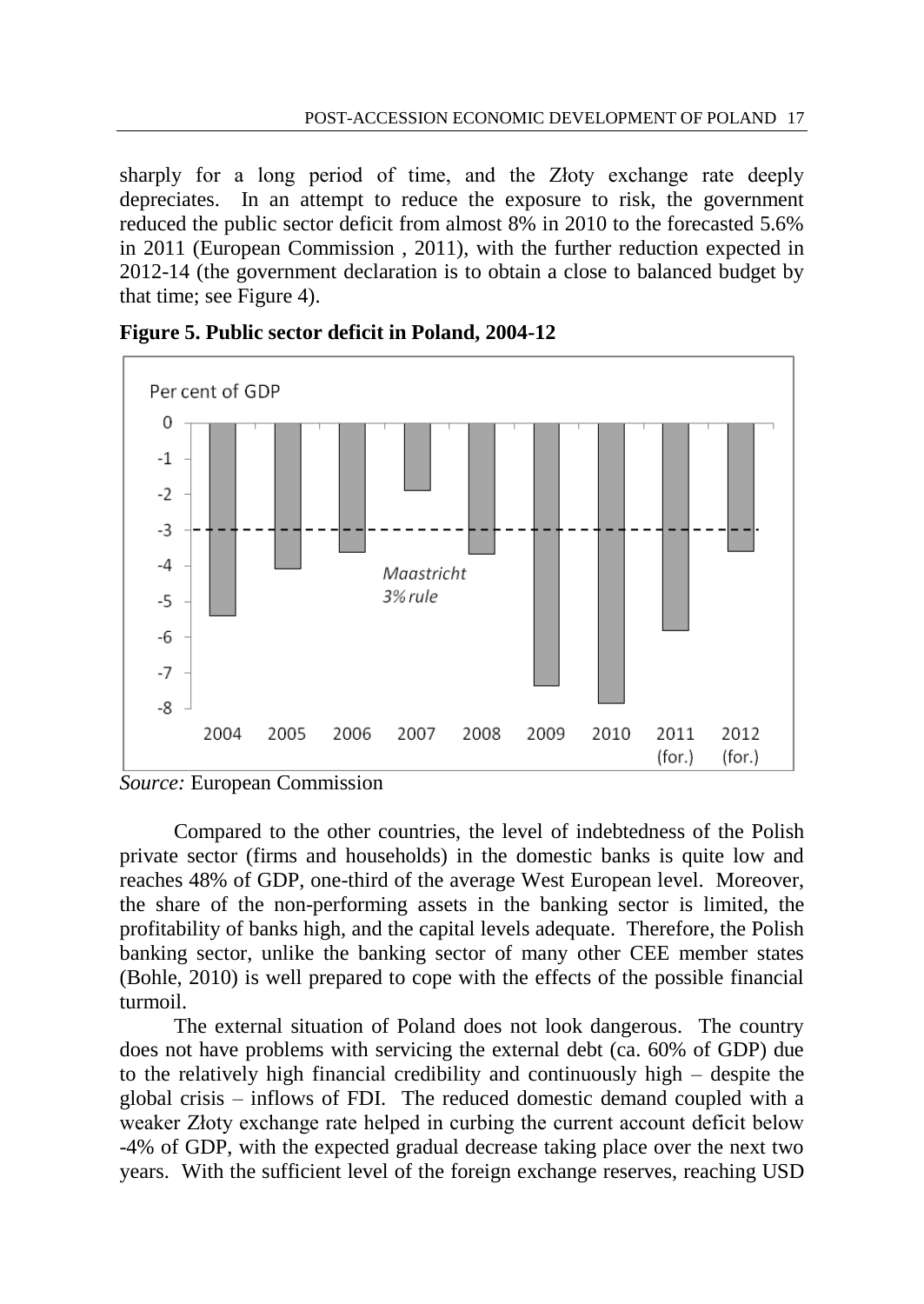100 billion or 50% of the total yearly expenditures on imports, Poland seems to be relatively well prepared to face possible turbulences on the international financial markets in 2012.

The current economic situation of Poland is characterised by quite strong macroeconomic foundations and a robust financial sector. In spite of the fiscal problems, the country is still considered as one of the most stable and credible economies of the region. Poland's main economic strength lies in the investment attractiveness caused by the success of the economic transformation combined with the favourable geopolitical localization. Over the past years, Poland, as well as other Central European nations, managed to build a reasonably well functioning market environment and to radically increase the productivity. The economy is financially stable and internationally competitive, mainly due to the competitive cost of skilled labour, 4-5 times cheaper than in Western Europe. The second factor that strengthened the growth fundamentals of Poland was the EU accession. Not only did it give unrestricted access to the EU market, but it helped to build the perception of security as well.

The specificity of Poland's situation is that both the FDI inflows and the export growth observed after the EU accession reflect the ongoing process of shifting the production from the old to the new member states. This process may be temporarily hurt by the global recession, but it is not likely to stop completely. Many investment projects may be frozen or even cancelled. But, on the other hand, under difficult market conditions, some firms may consider accelerating the process of shifting the production to Central Europe. The investment attractiveness of Poland is based on three main pillars (Orłowski, 2010): (a) reasonably high productivity; (b) moderate labour costs; (c) political, social and economic safety.

The main weakness of Poland is the poorly performing public sector. As a result, the business environment in Poland is marked by the overwhelming bureaucracy, poor quality of public services, extremely inefficient judicial/ legal system and lack of business-friendly legal framework.

Despite these weaknesses, once only the most violent phase of the global recession is over, the economic growth in Poland should accelerate. The process of shifting the production from Western Europe is likely to intensify once again, leading to the new wave of the export-oriented investment. The combined fast growth of wages and the strengthening currency will gradually erode the main competitive advantage of Poland. However, this process is likely to change significantly the situation only after one-two decades of growth.

Given the intensity of economic links with the Western Europe, the expected medium-term growth of Poland is a function of the economic performance of the whole EU. The process of shifting the production, together with the effects of the EU development funds, may secure additional 2-3 per cent points of the GDP growth vis-à-vis Western Europe in the medium term.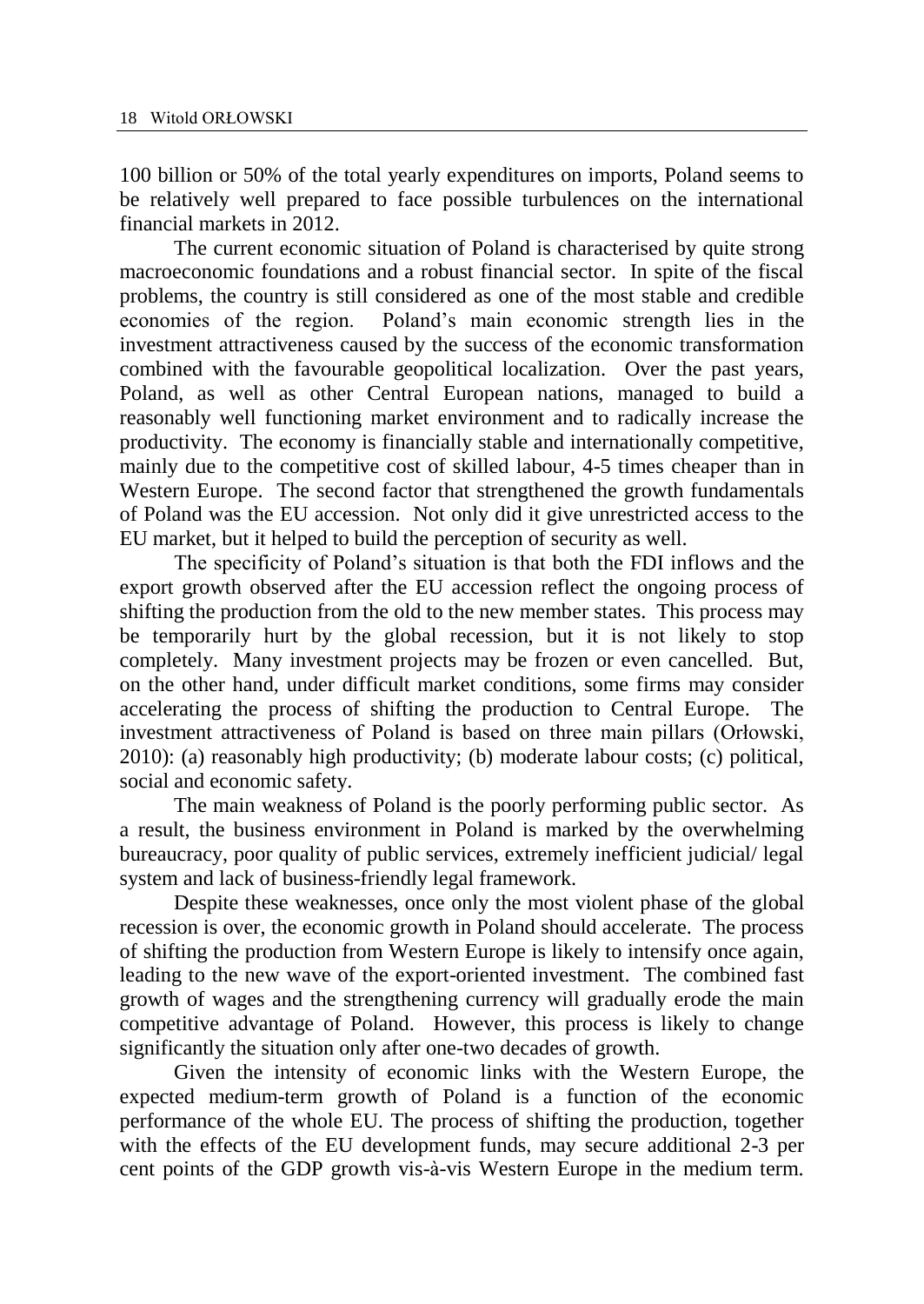Therefore, if the old members of the EU remain in stagnation for the next few years, the growth in Poland is not likely to exceed 3-4% a year. Under a more optimistic assumption about the West European economic performance, a 5-6% growth in Poland becomes quite possible. Unfortunately, the probability of such an optimistic scenario is quite limited.

Poland is compelled, as an EU member, to introduce the euro only once the country is ready, without setting any specific date. Until the global financial crisis broke out, the target of the government was to adopt the euro by the year 2012. The procedure of adopting the euro lasts at least 3 years, mainly due to the requirement to participate for at least 2 years in the Exchange Rate Mechanism 2 (ERM2) before sending the application. Obviously, by that time, the country must meet all the Maastricht criteria, including the reduction of the public sector deficit and debt below required thresholds, the reduction of inflation and long-term interest rates. An additional problem is created by the necessity to amend the Polish constitution before adopting the euro (Walter, 2009).

Given the difficult situation of the public finance of Poland, it seems quite unlikely that the country may meet the fiscal criteria before the year 2012-13, and only under the conditions of serious determination on behalf of the government. That makes 2014 the first possible date of the euro adoption, with 2015 as a more probable time.

# **References**

Allard, C. (2009), Competitiveness in Central-Europe: What Has Happened Since EU Accession?, *IMF Working Paper*, WP/09/121, IMF, Washington.

Baldwin, R.E., Francois, J.F., Portes, R. (1997), The Costs and Benefits of Eastern Enlargement, *Economic Policy*, No. 24/1997, pp. 125-170.

Banasiński, C. *et al.* (2003), *Costs and Benefits of Poland's Membership in the European Union*, Centrum Europejskie Natolin, Warszawa.

Bohle, D. (2010), East European Transformations and the Paradoxes of Transnationalization, *EUI Working Papers*, SPS 2010/01, European University Institute, Florence.

Committee for European Integration (2009), *5 years of Poland in the European Union*, UKIE, Warszawa.

IMF (2010), *World economic Outlook. Rebalancing Growth*, IMF, Washington.

European Commission (2011), *EU interim forecast: recovery stalls amid financial market crisis*, EU, Brussels.

Koźmiński, A. (2008), *How It All Happened. Essays in Political Economy of Transition*, Difin, Warszawa.